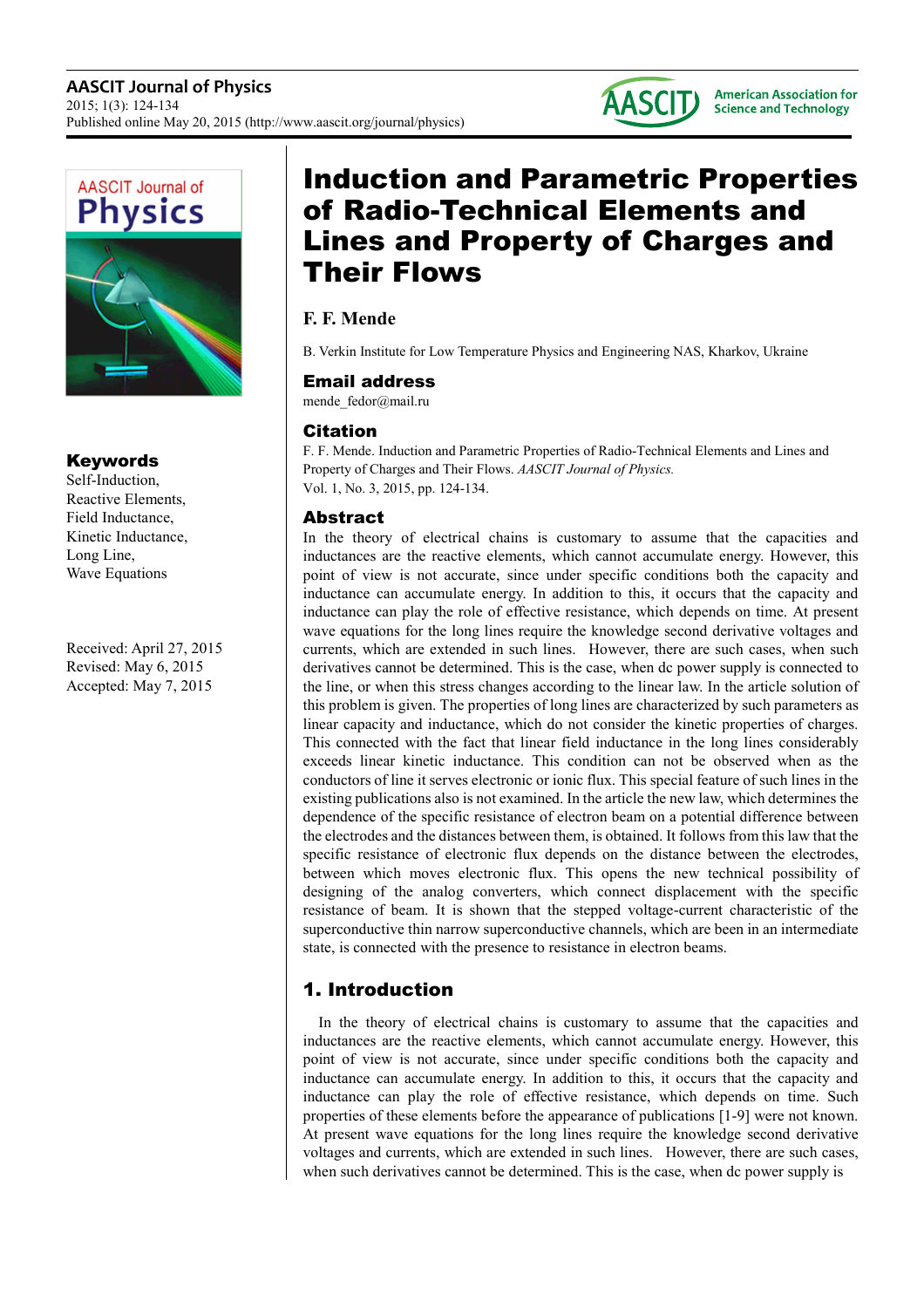connected to the line, or when this stress changes according to the linear law. Answer to a question, as one should enter in this case, give in the proposed article. The properties of long lines are characterized by such parameters as linear capacity and inductance, which do not consider the kinetic properties of charges. This connected with the fact that linear field inductance in the long lines considerably exceeds linear kinetic inductance. This condition cannot be observed when as the conductors of line it serves electronic or ionic flux. This special feature of such lines in the existing publications also is not examined. In the article the new law, which determines the dependence of the specific resistance of electron beam on a potential difference between the electrodes and the distances between them, is obtained. It follows from this law that the specific resistance of electron beam depends on the distance between the electrodes and a potential difference between them, which opens the new technical capability of regulating this resistance by the way of changing the distance between the electrodes. This opens the new technical possibility of designing of the analog converters, which connect displacement with the specific resistance of beam.

# 2. Electrical and Current Self-Induction

The laws of self-induction should be carried those laws, which describe the reaction of such elements of radio-technical chains as capacity, inductance and resistance with the galvanic connection to them of the sources of current or voltage [1-7]. To such elements let us carry capacities, inductances, effective resistance and long lines.

By self-induction of reactive elements we will understand the reaction of such elements as capacity and inductance with the constant or changing parameters to the connection to them of the sources of voltage or current. Subsequently we will use these concepts: as current generator and the voltage generator. By ideal voltage generator we will understand such source, which ensures on any load the lumped voltage, internal resistance in this generator equal to zero. By ideal current generator we will understand such source, which ensures in any load the assigned current, internal resistance in this generator equally to infinity. The ideal current generators and voltage in nature there does not exist, since both the current generators and the voltage generators have their internal resistance, which limits their possibilities.

If the capacity *C* is charged to a potential difference *U* , then the charge  $Q$ , accumulated in it, is determined by the relationship

$$
Q_{c,U}=CU.
$$

When the discussion deals with a change in the charge, determined by this relationship, then this value can change with the method of changing the potential difference with a constant capacity, either with a change in capacity itself with a constant potential difference, or and that and other parameter simultaneously.

If the value of a voltage drop across capacity or capacity itself depends on time, then the strength of current, which flows in the chain, which includes the voltage source and capacity, is determined by the relationship:

$$
I(t) = \frac{dQ_{c,U}}{dt} = C\frac{\partial U}{\partial t} + U\frac{\partial C}{\partial t}
$$

This expression determines the law of electrical self-induction. Thus, current in the circuit, which contains capacitor, can be obtained by two methods, changing voltage across capacitor with its constant capacity either changing capacity itself with constant voltage across capacitor, or to produce change in both parameters simultaneously.

When the capacity  $C_0$  is constant, we obtain expression for the current, which flows in the chain:

$$
I(U) = C_0 \frac{\partial U}{\partial t}
$$
 (2.1)

.

when changes capacity, and at it is supported the constant stress  $U_0$ , we have:

$$
I(C) = U_0 \frac{\partial C}{\partial t}
$$
 (2.2)

This case to relate to the parametric capacitive self-induction, since the current strength it is connected with a change in the capacitance value.

Let us examine the consequences, which escape from relationship (2.2).

If we to the capacity connect the direct-current generator  $I_0$ , then stress on it will change according to the law:

$$
U(t) = \frac{I_0 t}{C_0}
$$
 (2.3)

Using to this relationship Ohm's law

 $U = IR$ .

we obtain the value of the effective resistance of the chain in question

$$
R(t) = \frac{t}{C_0}
$$

Thus, the capacity, connected to the current source, plays the role of the effective resistance, which linearly depends on the time. The it should be noted that obtained result is completely obvious; however, such properties of capacity, which customary to assume by reactive element they were for the first time noted in the work [1].

From a physical point of view this property of capacity is connected with the fact that, charging capacity, current source to expend energy. Capacity itself in this case performs the role of storage battery.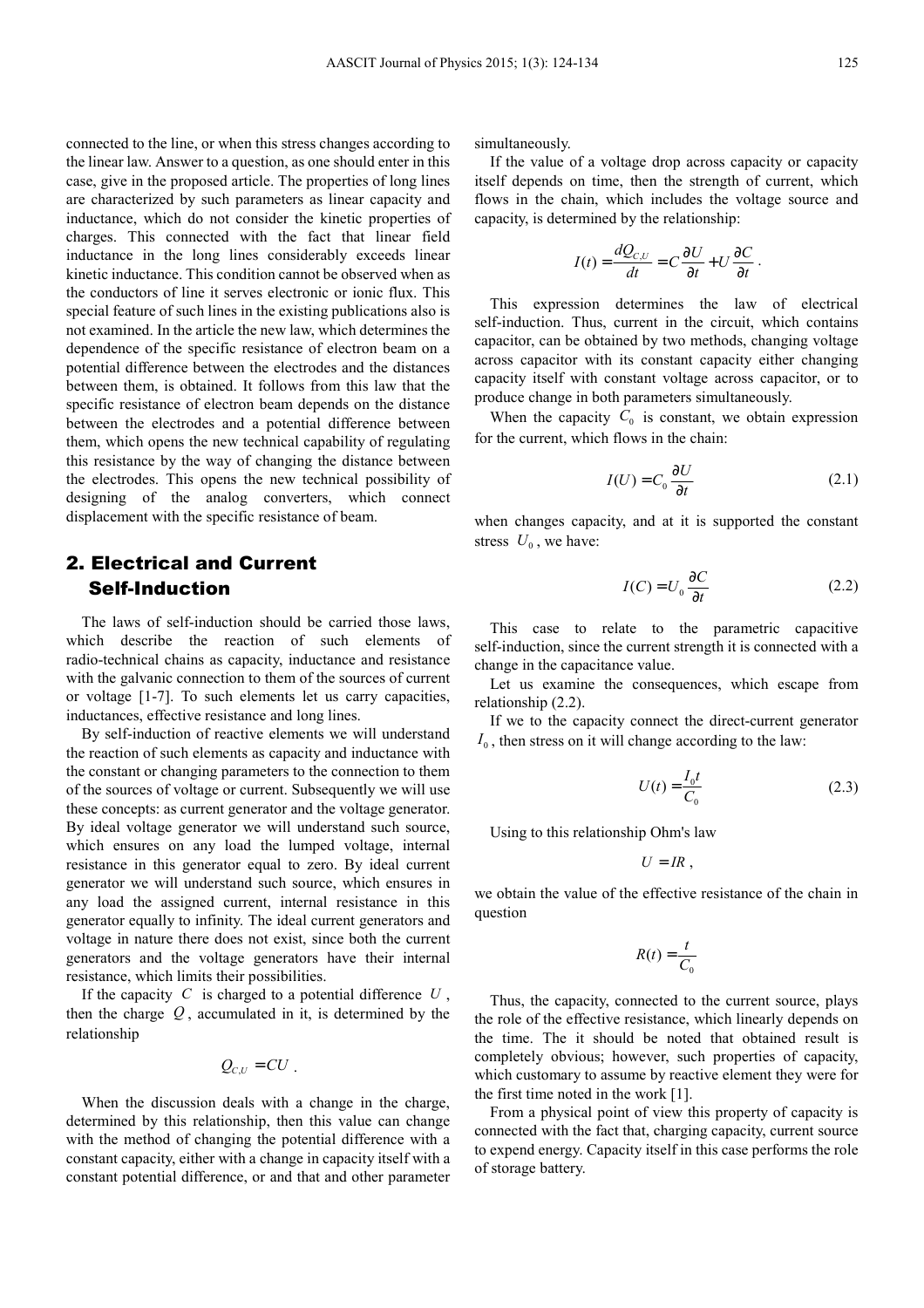Charging capacity, current source expends the power

$$
P(t) = \frac{I_0^2 t}{C_0} \,. \tag{2.4}
$$

The energy, accumulated by capacity in the time *t* , we will obtain, after integrating relationship (2.4) with respect to the time:

$$
W_C(t) = \frac{I_0^2 t^2}{2C_0}.
$$

Substituting here the value of current from relationship (2.3), we obtain the dependence of the value of the accumulated in the capacity energy from the instantaneous value of stress on it:

$$
W_C(U) = \frac{1}{2} C_0 U^2.
$$

Now we will support at the capacity constant stress  $U_0$ , and change capacity itself, then

$$
I(C) = U_0 \frac{\partial C}{\partial t}.
$$

Using to this relationship Ohm's law

$$
R_C = \left(\frac{\partial C}{\partial t}\right)^{-1}
$$

plays the role of the effective resistance. The derivative, entering this expression can have different signs. This result is intelligible. Since with a change in the capacity change the energy accumulated in it, capacity, it can extract energy in the current source, or return energy into the external circuit. The power, expended by current source, or output into the external circuit, is determined by the relationship:

$$
P(C) = \frac{\partial C}{\partial t} U_0^2.
$$

Let us examine one additional process, which earlier the laws of induction did not include, however, it it falls under for our extended determination of this concept. From relationship (2.1) it is evident that if the charge, accumulated in the capacity, remains constant, then stress on it can be changed by changing the capacity. In this case the relationship will be carried out:

$$
Q_0 = C_0 U_0 = CU = const ,
$$

where *C*, *U* are instantaneous values, and  $C_0$ ,  $U_0$  are initial values of these parameters. The stress on the capacity and the energy, accumulated in it, will be in this case determined by the relationships:

$$
U=\frac{C_0U_0}{C}\,,
$$

$$
W_c(C) = \frac{1}{2} \frac{\left(C_0 U_0\right)^2}{C} \,. \tag{2.5}
$$

It is natural that this process of self-induction can be connected only with a change in capacity itself, and therefore it falls under for the determination of parametric self-induction.

Let us examine the processes, proceeding in the inductance. If the current strength through the inductance or inductance itself depend on time, then the value of stress on it is determined by the relationship:

$$
U(t) = L\frac{\partial I}{\partial t} + I\frac{\partial L}{\partial t}
$$

let us examine the case, when the inductance of is constant.

$$
U(I) = L_0 \frac{\partial I}{\partial t}.
$$
 (2.6)

After integrating expression (2.6) on the time, we will obtain:

$$
I(t) = \frac{Ut}{L_0} \tag{2.7}
$$

Using to this relationship Ohm's law, we obtain, that the inductance, connected to the dc power supply, presents for it the effective resistance

$$
R(t) = \frac{L_0}{t}.
$$

The power, expended in this case by source, is determined by the relationship:

$$
P(t) = \frac{U^2 t}{L_0}.
$$
 (2.8)

After integrating relationship (2.8) on the time, we will obtain the energy, accumulated in the inductance of

$$
W_L(t) = \frac{1}{2} \frac{U^2 t^2}{L_0} \,. \tag{2.9}
$$

After substituting into expression (2.9) the value of stress from relationship (2.7), we obtain the value of the energy, accumulated in the inductance:

$$
W_L(I) = \frac{1}{2} L_0 I^2.
$$

Now let us examine the case, when the current  $I_0$ , which flows through the inductance, is constant, and inductance itself can change. In this case we obtain

$$
U = I_0 \frac{\partial L}{\partial t} \quad . \tag{2.10}
$$

Consequently, the value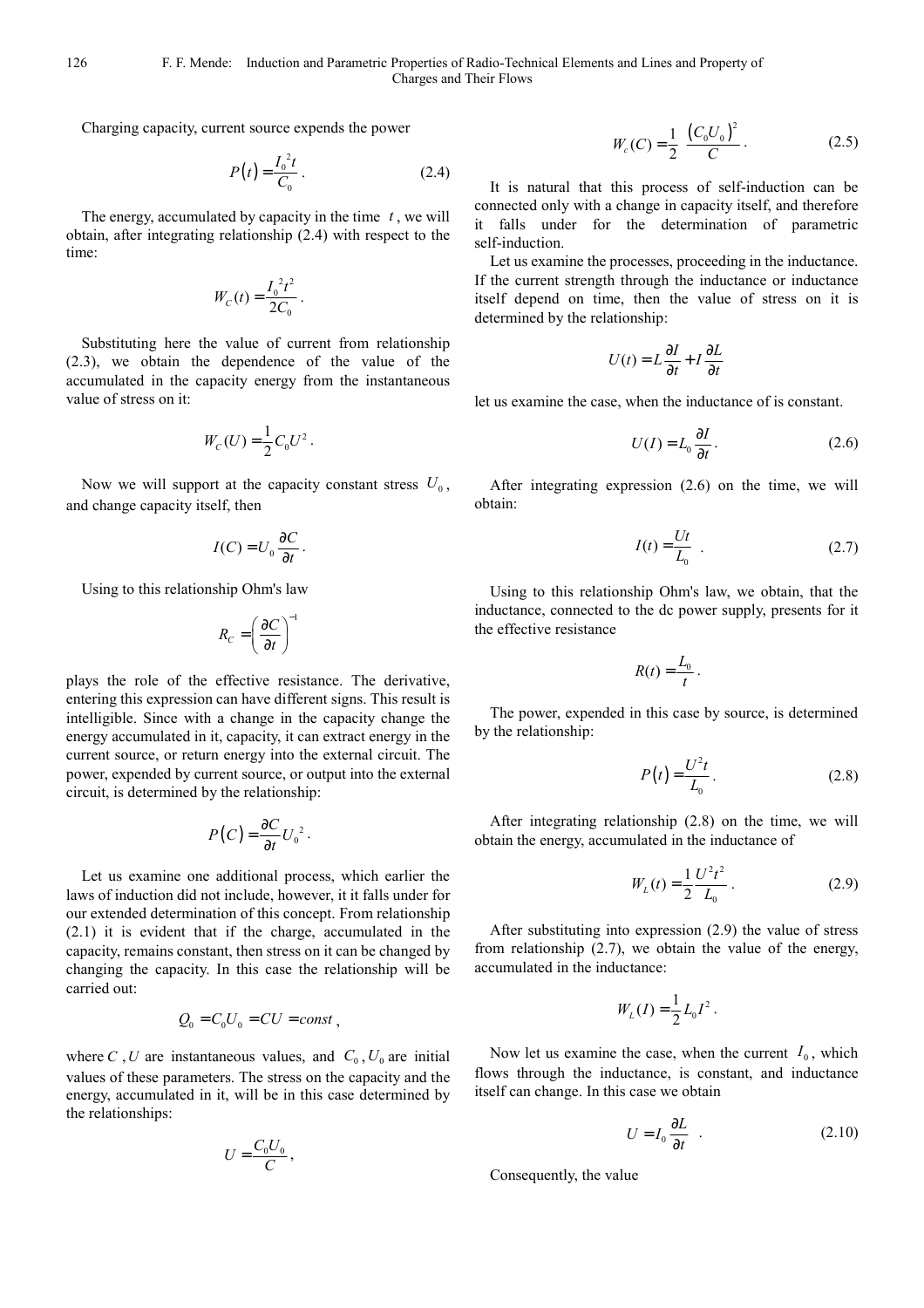$$
R(t) = \frac{dL}{dt}
$$

As in the case the electric flux, effective resistance can be (depending on the sign of derivative) both positive and negative. This means that the inductance can how derive energy from without, so also return it into the external circuits.

If inductance is shortened outed, and made from the material, which does not have effective resistance, for example from the superconductor, then

$$
L_0 I_0 = const \quad ,
$$

where  $L_0$ ,  $I_0$  are initial values of these parameters, which are located at the moment of the short circuit of inductance with the presence in it of current.

This regime we will call the regime of the frozen flow. In this case the relationship is fulfilled:

$$
I_0 = \frac{I_1 L_1}{L_0},
$$

where  $I_1$  m  $I_1$  are the instantaneous values of the corresponding parameters.

In flow regime examined of current induction remains constant, however, in connection with the fact that current in the inductance it can change with its change, this process falls under for the determination of parametric self-induction. The energy, accumulated in the inductance, in this case will be determined by the relationship

$$
W_L(L) = \frac{1}{2} \frac{(L_0 I_0)^2}{L}
$$

.

where *L* is the instantaneous value of inductance.

### 3. Propagation of Signals in the Long Lines

The processes of the propagation of voltages and currents in the long lines it is described with the aid of the wave equations

$$
\frac{\partial^2 U}{\partial z^2} = \frac{1}{v^2} \frac{\partial^2 U}{\partial t^2}
$$

$$
\frac{\partial^2 I}{\partial z^2} = \frac{1}{v^2} \frac{\partial^2 I}{\partial t^2}
$$

which are obtained from the telegraphic equations

$$
\frac{\partial U}{\partial z} = -L \frac{\partial I}{\partial t}
$$

$$
\frac{\partial I}{\partial z} = -C \frac{\partial U}{\partial t},
$$

But as to enter, if to the line is connected dc power supply or source of voltage, which is changed according to the linear law, when the second derivatives of voltages and currents do be absent? In existing publication before the appearance of works

[1-4] answers to this question it was not.

The processes, examined in two previous paragraphs, concern chains with the lumped parameters, when the distribution of potential differences and currents in the elements examined can be considered uniform.

We will use the results, obtained in the previous paragraph, for examining the processes, proceeding in the long lines, in which the capacity and inductance are the distributed parameters[1]. Let us assume that the linear capacity and the inductance of line compose  $C_0$ ,  $L_0$ . If we to the line connect the dc voltage supply  $U$ , thus will begin to charge the capacity of long line and the front of this stress will be extended along the line some by the speed  $\nu$ . The moving coordinate of this front will be determined by the relationship  $z = vt$ . In this case the total quantity of the charged capacity and the value of the summary inductance, along which it flows current, calculated from the beginning lines to the location of the front of stress, will change according to the law [1]:

$$
C(t) = zC_0 = vt C_0,
$$
  

$$
L(t) = zL_0 = vt L_0.
$$

The source of voltage *U* will in this case charge the being increased capacity of line, for which from the source to the charged line in accordance with relationship (2.2) must leak the current:

$$
I = U \frac{\partial C(t)}{\partial t} = UvC_0 \quad . \tag{3.1}
$$

This current there will be the leak through the conductors of line, that possess inductance. But, since the inductance of line in connection with the motion of the front of stress, also increases, in accordance with relationship (2.10), on it will be observed a voltage drop:

$$
U_1 = I \frac{\partial L(t)}{\partial t} = I v L_0 = v^2 U C_0 L_0.
$$

But a voltage drop across the conductors of line in the absolute value is equal to the stress, applied to its entrance; therefore in the last expression should be placed  $U = U_1$ . We immediately find taking this into account that the rate of the motion of the front of stress with the assigned linear parameters and when, on, the incoming line of constant stress *U* is present, must compose

$$
v = \frac{1}{\sqrt{L_0 C_0}} \quad . \tag{3.2}
$$

This expression corresponds to the signal velocity in line itself. Consequently, if we to the infinitely long line connect the voltage source, then in it will occur the expansion of electrical pour on and the currents, which fill line with energy, and the speed of the front of constant stress and current will be equal to the velocity of propagation of electromagnetic vibrations in this line. This wave we will call electrocurentwave. It is interesting to note that the obtained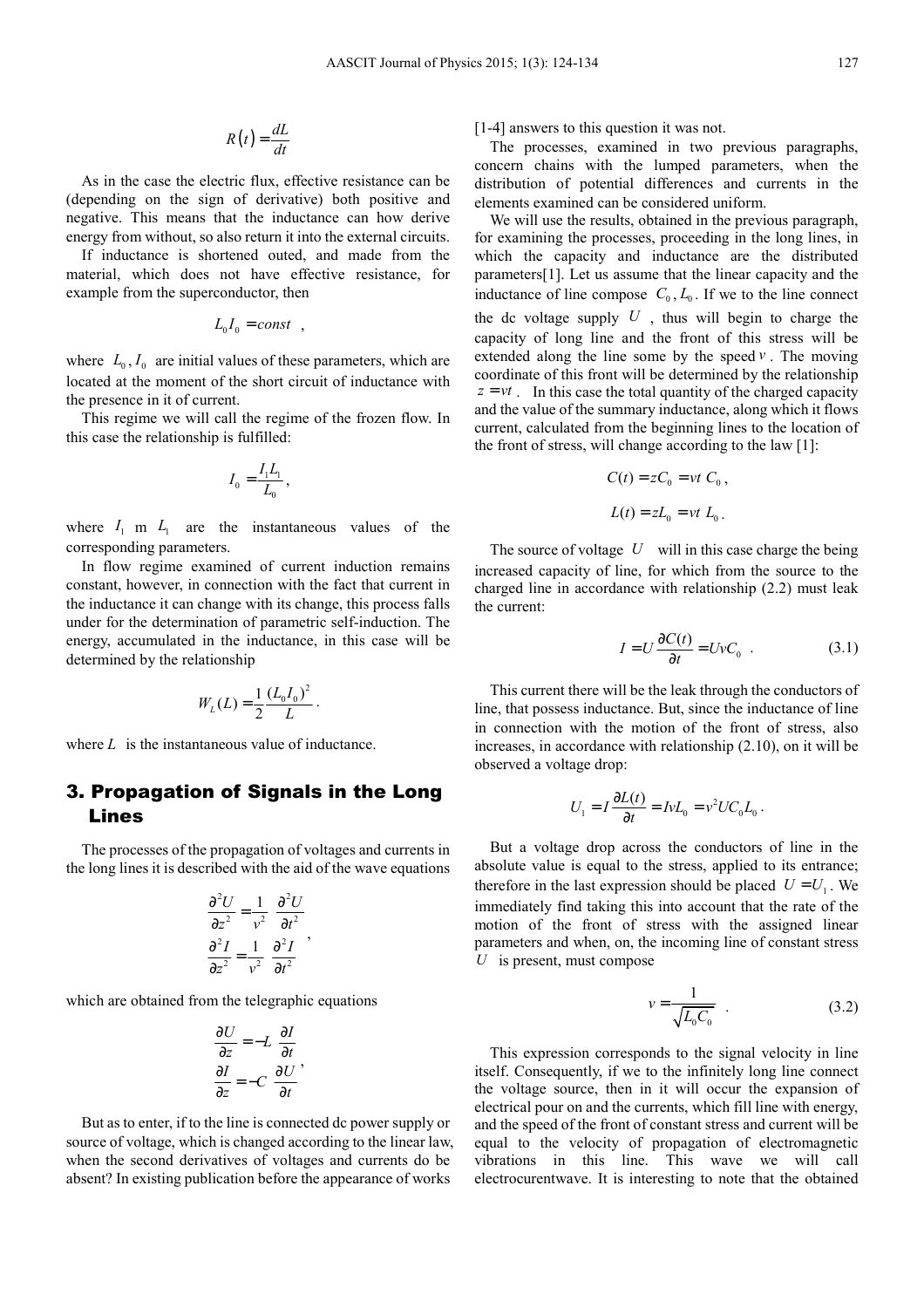result does not depend on the form of the function*U* , i.e., to the line can be connected both the dc power supply and the source, whose voltage changes according to any law. In all these cases the value of the local value of voltage on incoming line will be extended along it with the speed, which follows from relationship (3.2). This result could be, until now, obtained only by the method of solution of wave equations. This process occurs in such a way that the wave front, being extended with the speed of  $v$ , leaves after itself the line, charged to a potential difference *U* , which corresponds to the filling of line with electrostatic electric field energy. However, in the section of line from the voltage source also to the wave front flows the current *I* , which corresponds to the filling of line in this section with energy, which is connected with the motion of the charges along the conductors of line, which possess inductance.

The current strength in the line can be obtained, after substituting the values of the velocity of propagation of the wave front, determined by relationship (3.2), into relationship (3.1). After making this substitution, we will obtain

$$
I = U \sqrt{\frac{C_0}{L_0}} ,
$$

where  $Z = \sqrt{\frac{L_0}{C}}$ 0  $Z = \sqrt{\frac{L_0}{C_0}}$  - line characteristic. The regularities

indicated apply to all forms of transmission lines.

If we to the line with the length  $z_0$  connect the effective resistance, equal to line characteristic, then the voltage of the power source will appear on it with the time delay  $\Delta t = \frac{z_0}{v}$ . This resistance will be coordinated with the line and entire energy, transferred by the line, will be in it absorbed. This

connected with the fact that the current, which flows in the line is equal to the current, which flows through the resistance, when stress on it is equal to voltage on incoming line. Thus, the processes of the propagation of a potential

difference along the conductors of long line and current in it are connected and mutually supplementing each other, and to exist without each other they do not can. This process can be called electrocurent spontaneous parametric self-induction. This name flow expansion they connected with the fact that occur spontaneously.

For different types of lines the linear parameters depend on their sizes. For an example let us examine the coaxial line, whose linear capacity and inductance are expressed by the relationships:

$$
C_0 = \frac{2\pi\varepsilon_0}{\ln\left(\frac{D}{d}\right)} \qquad L_0 = \frac{\mu_0}{2\pi}\ln\left(\frac{D}{d}\right)
$$

where  $D, d$  are inside diameter of the cylindrical part of the coaxial and the outer diameter of central core, and  $\epsilon_0$ ,  $\mu_0$  are dielectric and magnetic constant of vacuum.

Exist coaxial lines with the variable section both the cylindrical part and the internal conductor. The sections of such coaxials are used as the matching devices between the coaxials with different diameters of cylindrical part and central core. Propagation of signals in such matching devices has its specific character (Fig. 1)



*Fig 1. Propagation of signal along the coaxial line with the variable section.* 

A change in the dimensions of coaxial leads to the fact that the linear parameters begin to depend on coordinate. Begins to depend on coordinate and the wave drag

$$
Z = \sqrt{\frac{L}{C}} = \ln\left(\frac{D}{d}\right)\sqrt{\frac{\mu_0}{\varepsilon_0}} ,
$$

At the same time velocity of propagation, both in the limits of the sections of coaxials and in the transition section it remains constant

$$
v = \sqrt{\frac{1}{CL}} = \sqrt{\frac{1}{\varepsilon_0 \mu_0}}
$$

Penetrating this adapter, signal changes its parameters.

Since wave drag gives the relation between the voltage and the current in the line

$$
Z=\frac{U}{I},
$$

that changes the relationship between the voltage and the current in the initial and final section of coaxial. Consequently, such adapter is the current transformer and voltage. And this transformation occurs both with the propagation on the line of alternating voltage so and the constant. Thus this device is the configurative voltage transformer and currents. It is in the literature accepted to call such devices impedance transformers, but it is more correct them to call the voltage transformers and currents.

## 4. Properties of Static Charges and Their Flows

The capacity of the vacuum capacitor, which consists of the flat parallel plates, is determined by the relationship:

$$
C=\frac{\mathcal{E}_0 S}{d},
$$

where  $\varepsilon_0$ , *S*, *d* are dielectric constant of vacuum, the area of plates and the distance between them respectively. Substituting in this relationship equality (1.5), we obtain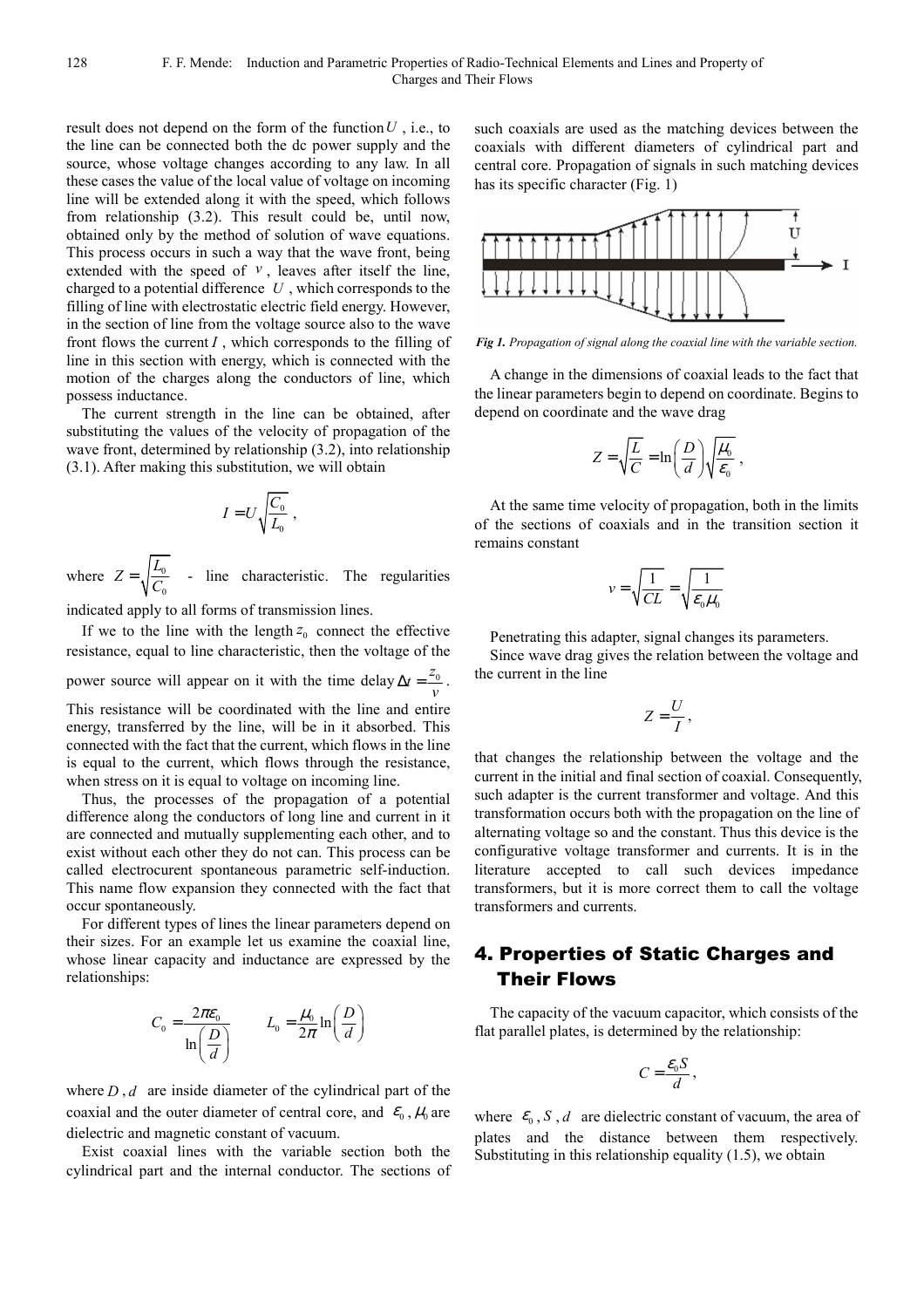$$
W_c = \frac{1}{2} \frac{d (C_0 U_0)^2}{\epsilon_0 S} \tag{4.1}
$$

Is evident that with the constant charge, stored up in the

capacitor, an increase in the distance between the plates leads to an increase in its energy. This is connected with the fact that in order to increase the distance between the plates, it is necessary to spend the work, which will pass into the energy of its electrical pour on. As this occurs, evidently from Fig. 2.



*Fig 2. The electric fields of parallel-plate capacitor with the different distance between its plates.* 

Taking into account that the work of capacity and stress is equal to charge, accumulated in the capacitor, relationship (2.9) can be rewritten

$$
W_c = \frac{1}{2} \frac{d(Q_0)^2}{\varepsilon_0 S} = \frac{1}{2} \varepsilon_0 E^2 S d \tag{4.2}
$$

where *E* is tension of electric field in the line. From relationship (2.12) follows

$$
E=\frac{Q_0}{\varepsilon_0 S},
$$

This means that in the parallel-plate capacitor the field strength does not depend on the distance between the plates, but it is determined by the surface density of charge on them. Let us note that with this examination we do not consider edge effects that correctly when the distance between the plates much less than their length and width. Consequently, voltage across capacitor is determined by the distance between the plates

$$
U(d) = \frac{Q_0 d}{\varepsilon_0 S}
$$

From the carried out analysis escapes the interesting property of the electrons, which compose the charge *Q*<sup>0</sup> . A total quantity of electrons is equal

$$
N=\frac{Q_0}{e}\,,
$$

where  $e$  is a charge of one electron. Thus, energy of one electron, which is located on the plate of capacitor, is equal

$$
W_e = \frac{de}{\epsilon_0 S} \quad .
$$

This energy depends on the distance between the plates, but since no limitations on *d* they are superimposed, this energy can be as as desired to large.

In the case examined the electric fields of each separate electron are located in the tube, located between the planes of capacitor. The cross-sectional area of this tube and its height it is respectively equal:  $\frac{S}{N}$ , *d*. When an increase in the size occurs *d* , volume of this tube increase, and, therefore, it grows and energy pour on. In this case the mechanical energy, spent on the displacement of the plate of capacitor, passes into the energy of electrical pour on electron. Analogous situation will be observed, also, in the coaxial capacitor. Difference will be only the fact that the fields of electron will occupy not tube with the constant section, but annular disk.



*Fig 3. Coaxial capacitor with the variable section.* 

Let us load coaxial capacitor with the variable section, as shown in Fig. 3. If we move the charged rod from left to right, then the volume of electrical pour on it will be grow, and for this will have to expend energy. But if rod will be moved in the reverse direction, then volume pour on it will decrease, and rod will carry out external work. If we as the rod take the section of the moving electron beam, then picture not change. During the motion from left to right, kinetic energy of beam will pass into the energy of electrical pour on, and beam will slow down and vice versa.

The introduced linear parameters, can be named field, since the discussion deals with that energy, which is stored up in the electrical and magnetic fields. However, the circumstance is not considered with this approach that besides field inductance there is still a kinetic inductance, which is obliged to kinetic energy of the moving charges.

If charges can move without the losses, then equation of motion takes the form:

$$
m\frac{d\vec{v}}{dt}=e\vec{E} ,
$$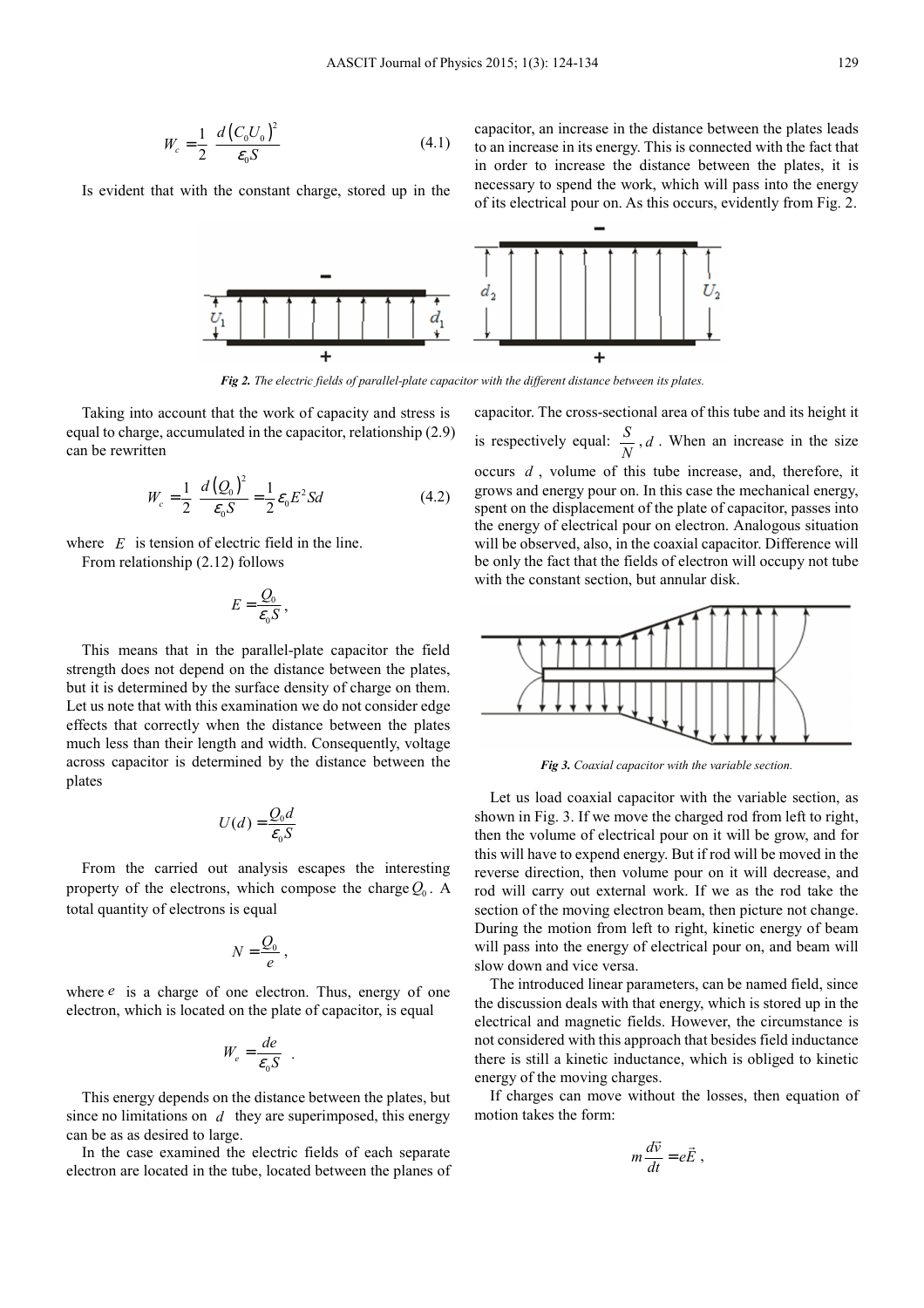where *m* is mass of electron, *e* is the electron charge,  $\vec{E}$  the tension of electric field,  $\vec{v}$  is speed of the motion of charge.

Using an expression for the current density

 $\vec{j} = n e \vec{v}$ ,

we obtain the current density of the conductivity

$$
\vec{j}_L = \frac{ne^2}{m} \int \vec{E} dt = \frac{1}{L_k} \int \vec{E} dt ,
$$

where

$$
L_k = \frac{m}{ne^2}
$$

is kinetic inductance of charges.

Maxwell's equations for this case take the form:

$$
rot \vec{E} = -\mu_0 \frac{\partial \vec{H}}{\partial t},
$$
  
\n
$$
rot \vec{H} = \varepsilon_0 \frac{\partial \vec{E}}{\partial t} + \frac{1}{L_k} \int \vec{E} dt,
$$
\n(4.3)

where  $\epsilon_0$ ,  $\mu_0$  are dielectric and magnetic constant of vacuum.

The system of equations (4.3) completely describes all properties of the conductors, in which be absent the ohmiclosses. From relationship (4.3) we obtain

$$
rot \ \vec{H} + \mu_0 \varepsilon_0 \frac{\partial^2 \vec{H}}{\partial t^2} + \frac{\mu_0}{L_k} \vec{H} = 0 \tag{4.4}
$$

For the case pour on, time-independent, equation (4.4) passes into the London equation

$$
rot\ rot\ \vec{H} + \frac{\mu_0}{L_k}\vec{H} = 0\ ,
$$

where  $\frac{-k}{l} = \lambda_L^2$  $\frac{L_k}{\mu_0} = \lambda_L^2$  $\frac{-k}{\mu_0} = \lambda_L^2$ . In this relationship  $\lambda_L$  there is London

depth of penetration.

It is evident that London equation being a special case of equation (4.4), and do not consider bias currents; therefore they do not give the possibility to obtain the wave equations, which describe the processes of the propagation of electromagnetic waves in the superconductors.

Pour on wave equation in this case it appears as follows for the electrical:

$$
rot \tdot{\vec{E}} + \mu_0 \varepsilon_0 \frac{\partial^2 \vec{E}}{\partial t^2} + \frac{\mu_0}{L_k} \vec{E} = 0.
$$

For constant electrical field on it is possible to write down

$$
rot \; rot \; \vec{E} + \frac{\mu_0}{L_k} \vec{E} = 0 \; .
$$

Consequently, dc fields penetrate the superconductor in the same manner as for magnetic, diminishing exponentially. However, the density of current in this case grows according to the linear law

$$
\vec{j}_L = \frac{1}{L_k} \int \vec{E} \, dt \tag{4.5}
$$

In the real transmission lines kinetic inductance is not calculated on the basis of that reason, that their speed is small in view of the very high density of current carriers in the conductors and therefore field inductance always is considerably greater than kinetic. Let us show this based on simple example.

Let us examine processes in the line, which consists of two superconductive planes (Fig. 4).



*Fig 4. The two-wire circuit, which consists of two ideally conducting planes.* 

The magnetic field on the internal surfaces of this line, equal to specific current, is determined from the relationship:

$$
H = nev\lambda = j\lambda ,
$$

where *n* , *e* , *v* are density, charge and the velocity of the superconductive electrons, A  $\lambda = \sqrt{\frac{L_k}{M}}$  $\frac{u_k}{\mu}$  is depth of penetration of magnetic field into the superconductor.

If we substitute the value of depth of penetration into the

relationship for the magnetic field, then we will obtain:

$$
H = v \sqrt{\frac{nm}{\mu}} \; .
$$

Thus, specific kinetic the kinetic energy of charges in the skin-layer

$$
W_{H} = \frac{1}{2}\mu H^{2} = \frac{nmv^{2}}{2} = \frac{1}{2}L_{k}j^{2}
$$

is equal to specific the energy of magnetic pour on. But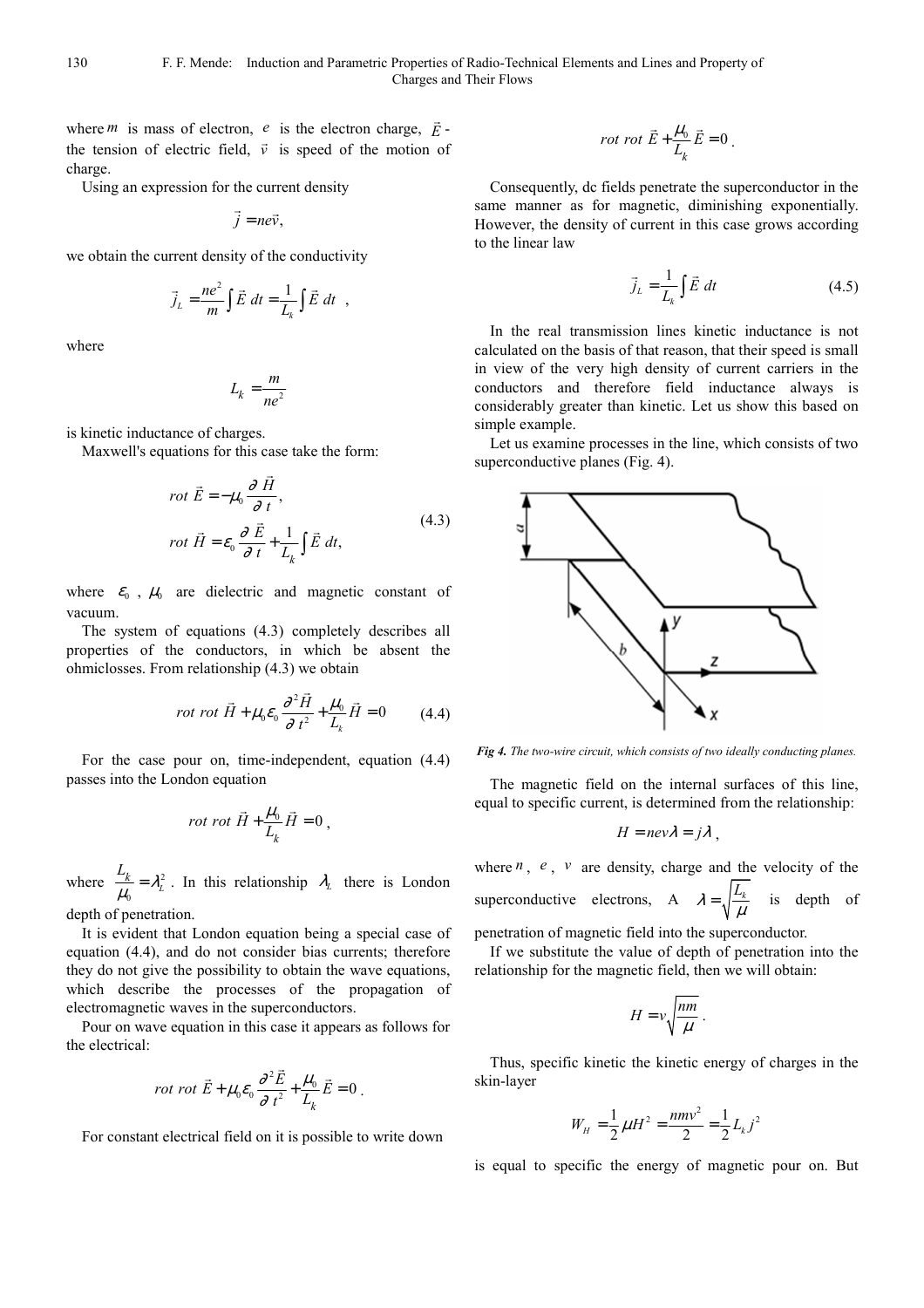magnetic field exists not only on its surface, also, in the skin-layer. If we designate the length of the line, depicted in Fig. 4 as *l* , then the volume of skin-layer in the superconductive planes of line will compose 2*lb*λ . Energy of magnetic pour on in this volume we determine from the relationship:

$$
W_{H,\lambda} = n m v^2 l b \lambda.
$$

However, energy of magnetic pour on, accumulated between the planes of line, it will comprise:

$$
W_{H,a} = \frac{nmv^2lba}{2} = \frac{1}{2}lba\mu_0H.
$$

If one considers that the depth of penetration of magnetic field in the superconductors composes several hundred angstroms, then with the macroscopic dimensions of line it is possible to consider that the total energy of magnetic pour on in it they determine by this relationship.

Is obvious that the effective mass of electron in comparison

with the mass of free electron grows in this case into  $\frac{1}{2}$ *a*  $\frac{i}{\lambda}$  of times. Thus, becomes clear nature of such parameters as inductance and the effective mass of electron, which in this case depend, in essence, not from the mass of free electrons, but from the configuration of conductors, on which the electrons move.

The kinetic flow of charges we will consider such flow, whose kinetic inductance is more than field. Let us examine this question in the concrete example.

For the evacuated coaxial line linear inductance is determined by the relationship

$$
L_0 = \frac{\mu_0}{2\pi} \ln\left(\frac{D}{d}\right).
$$

With the current *I*, which flows along the internal conductor, energy accumulated in the linear inductance will compose

$$
W_L = \frac{1}{2} L_0 I^2 = \frac{\mu_0}{4\pi} \ln\left(\frac{D}{d}\right) I^2
$$

With the uniform distribution of current density over the section of internal conductor linear kinetic energy of charges will comprise

$$
W_k = \frac{\pi d^2 n m v^2}{8}
$$

where  $n$ ,  $m$ ,  $v$  are electron density, their mass and speed respectively.

If one considers that of  $I = \frac{nev\pi d^2}{4}$  $I = \frac{nev\pi d^2}{4}$ , then it is possible to write down

$$
W_L = \frac{1}{2} L_0 I^2 = \frac{\mu_0}{4\pi} \ln \left( \frac{D}{d} \right) \frac{n^2 e^2 v^2 \pi^2 d^4}{16}.
$$

From these relationships we obtain, that for the fulfillment of conditions

$$
W_k \geq W_L
$$

fulfilling of the inequality is required

$$
\frac{m}{ne^2} \ge \frac{\mu_0}{8} \ln \left( \frac{D}{d} \right) d^2.
$$

From this relationship we obtain

$$
n\leq \frac{8m}{d^2e^2\mu_0}.
$$

Electronic flux we will consider kinetic when the linear field inductance of less than the linear kinetic inductance, which is carried out with the observance of the given condition.

Let us estimate, what electron density in the flow corresponds to the case examined.

Let us examine the concrete example:  $d = 1$  mm then we obtain

$$
n \le \frac{8m}{e^2 \mu_0 \ln\left(\frac{D}{d}\right) d^2} \approx 10^{-20} \frac{1}{m^3}
$$

Such densities are characteristic to electron beams, and they are considerably lower than electron density in the conductors. Therefore electron beams should be carried to the kinetic flows, while electronic current in the conductors they relate to the potential flows.

Therefore for calculating the energy, transferred by electromagnetic fields they use Poynting's vector, and for calculating the energy, transferred by electron beams is used kinetic energy of separate charges. This all the more correctly, when the discussion deals with the calculation of the energy, transferred by ion beams, since the mass of ions many times exceeds the mass of electrons.

Thus, the reckoning of the flows of charges to one or the other form depends not only on density and diameter of beam itself, but also on the diameter of that conducting tube, in which it is extended. It is obvious that in the case of potential beam, its front cannot be extended at a velocity, which exceeds the speed of light. It would seem that there are no such limitations for the purely kinetic beams. There is no clear answer to this question as yet. The mass of electron to usually connect with its electric fields and if we with the aid of the external conducting tube begin to limit these fields, then the mass of electron will begin to decrease, but the decrease of mass will lead to the decrease of kinetic inductance and beam will begin to lose its kinetic properties. And only when the part of the mass of electron does not have electrical origin, there is the hope to organize the purely kinetic electron beam, whose speed can exceed the speed of light. If we take the beam of protons, then picture will be the same. But here, if we take, for example, the nuclei of deuterium, which contain the neutron, whose mass is located, but electrical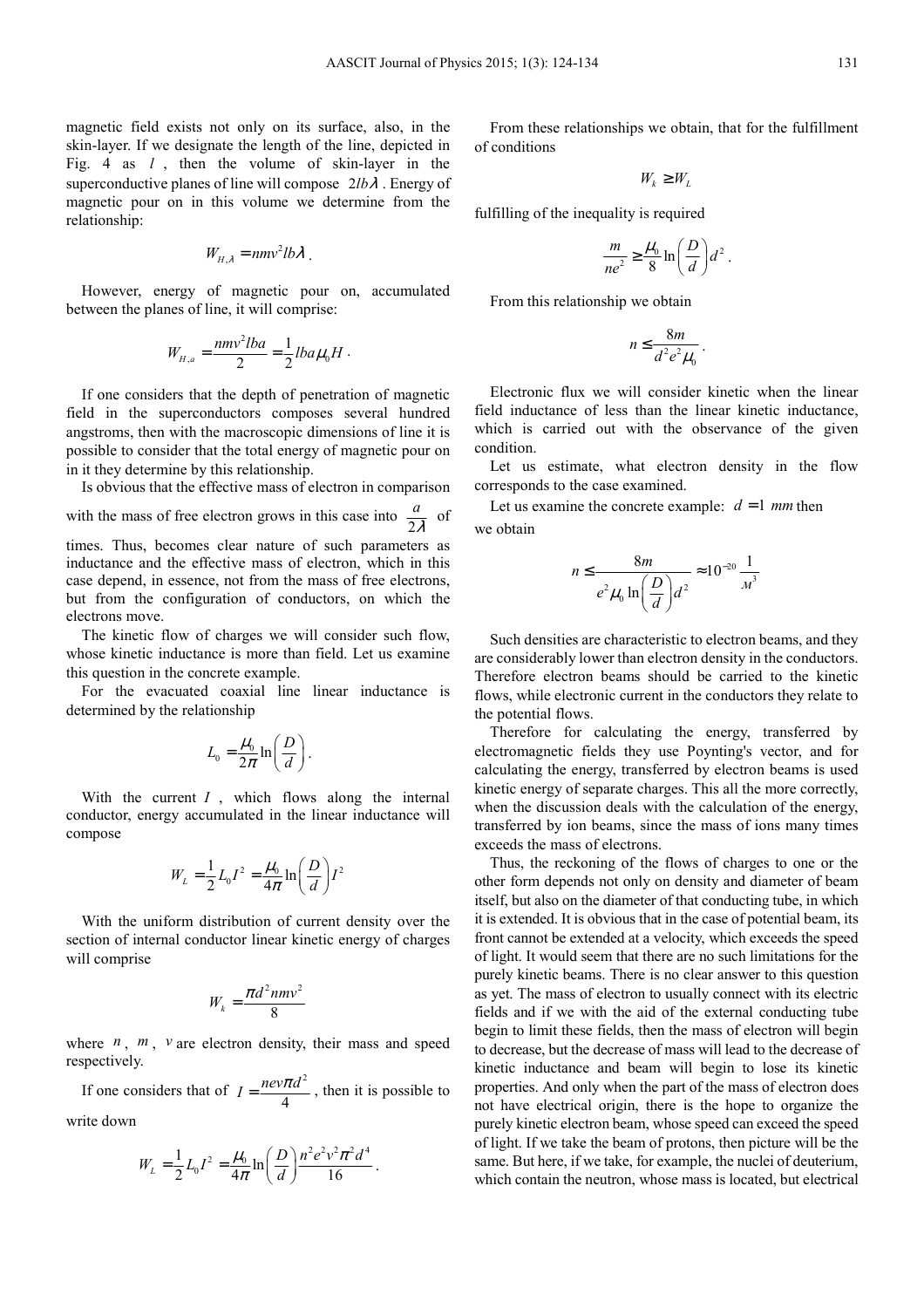pour on no, then with the aid of such nuclei it is possible to organize purely kinetic beams, and it is possible to design for the fact that such beams can be driven away to the speeds of the large of the speed of light.

# 5. Electronic Flux as the Effective Resistance

Electronic flux can be represented as the effective resistance, which absorbs energy. If electron is accelerated for the action of electric field and it moves between two electrodes with a potential difference  $U$ , it acquires energy *eU* , which is equal to its kinetic energy

$$
eU = \frac{mv^2}{2}
$$

With braking of electron with the impact about the target this energy is converted in the heat-. Consequently, the chain, in which occurs this process, is the effective resistance, which has specific resistance and specific conductivity.

The specific conductivity of metal is determined by the relationship

$$
\sigma = \frac{ne^2\tau}{m} = \frac{\tau}{L_k},
$$

where  $\tau$  is relaxation time. Relaxation time determines that time interval, for which the electron, which received energy from the external electric field, returns to its lattice.

The electron transit time between two electrodes, the distance between which is equal *d* , and a potential difference between them is equal *U* , it is determined from the relationship

$$
\tau = d \sqrt{\frac{2m}{eU}} \; .
$$

This time can be considered relaxation time for the electron, which flew the distance *d* , since, after the impact about the opposite electrode, the electron loses the energy, obtained from the field. In this case the conductivity of electron beam is determined by the relationship

$$
\sigma = \frac{d}{L_k} \sqrt{\frac{2m}{eU}}.
$$

Since conductivity and the specific resistance  $\rho$  are connected with the relationship

$$
\rho=\frac{1}{\sigma},
$$

we obtain

$$
\rho = \frac{L_k}{d} \sqrt{\frac{eU}{2m}} = \frac{1}{dn} \sqrt{\frac{mU}{2}}
$$
\n(5.1)

In the article the new law, which determines the dependence

of the specific resistance of electron beam on a potential difference between the electrodes and the distances between them, is obtained. Interesting circumstance is the fact that the specific resistance of beam does not depend on electron charge, but it depends only on its mass. The obtained dependence opens the new technical capabilities of the resistance control of beam by the way of changing the distance between the electrodes. This opens the new technical possibility of designing of the analog converters, which connect displacement with the specific resistance of beam.

The specific resistance of beam is inversely proportional to electron density. This circumstance has already been used in the electron tubes, for control of their resistance. Control of lamp resistance is accomplished with the aid of control grid, which regulates electron density.

From relationship (5.1) it follows that the specific resistance of beam depends that the mass of charge carriers. This circumstance it is possible to use for purposes spectroscopies. For this into the camera with the rarefied gas should be placed two electrodes, to which should be connected the dc power supply. To one of the electrodes should be given the radio-frequency voltage for the ionization of gas. Measuring the flow resistance of the charges between the electrodes, and controlling current in the circuit of the voltage source it is possible to measure the mass of atoms or molecules of gas.

# 6. Relaxation in the Superconductive Channels



*Fig 5. Typical voltage-current characteristic of the intermediate state of the tape uniform superconductive channel.* 

The superconductive channels, with reaching in them of critical current, convert to the normal state, which possesses resistance. This process has its special features. On the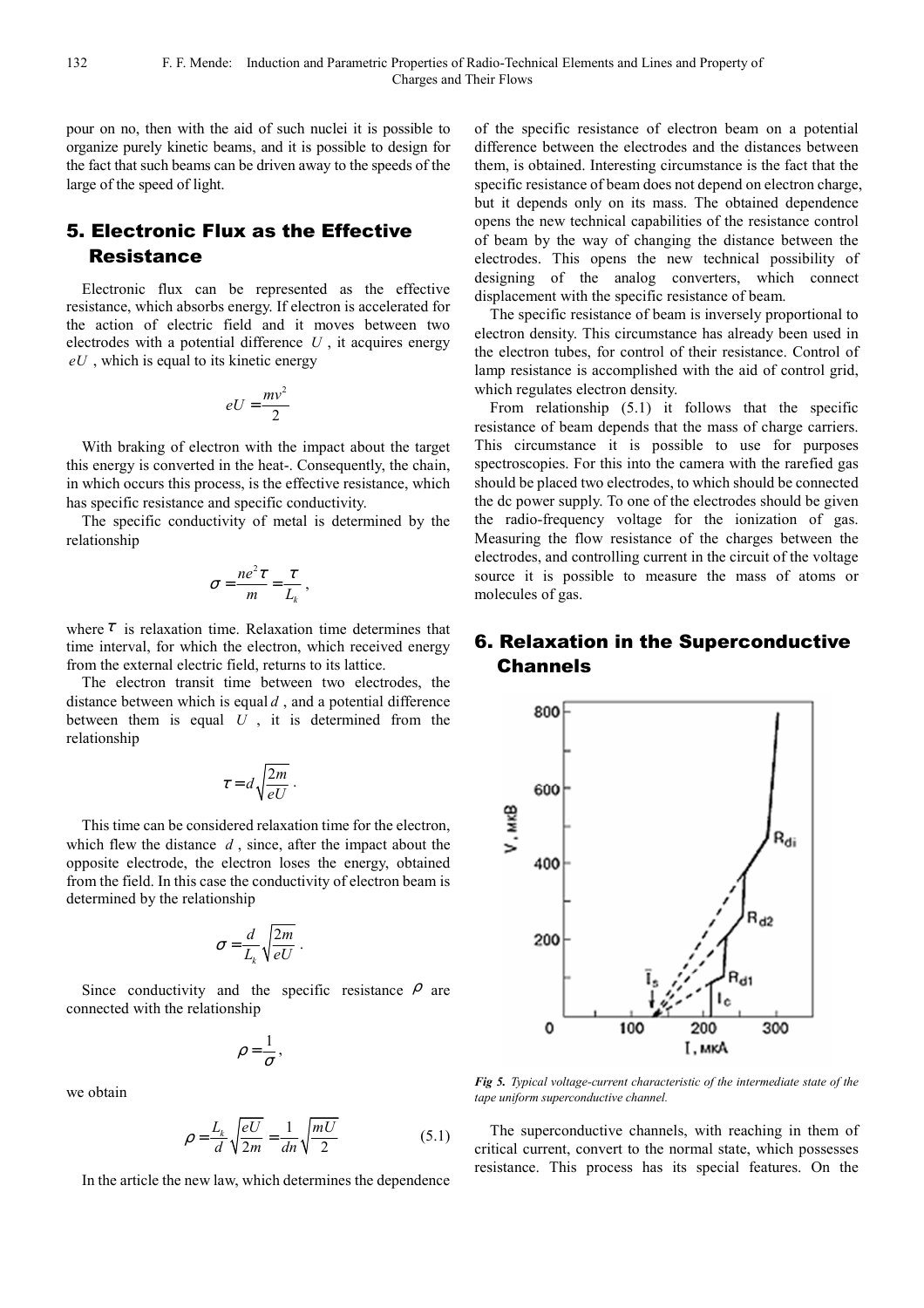voltage-current characteristics of the thin and narrow superconductive films are observed steps [8] (Fig.5). This state of the superconductive channel is called intermediate.

Voltage surges are the characteristic feature of the voltage-current characteristics of the superconductive channels, in this case the resistance of model changes with the multiple means

 $R = nR_{d1}$ 

As follows from work [5] unity of opinion to physics of this behavior of the superconductive channels it is absent. In also the time the proposed model of the appearance of the resistance of electron beams makes it possible to give the phenomenological explanation of the behavior of the superconductive channels in the intermediate state.

During the imposition on the film of electric field the current in it must grow in accordance with relationship (4.5). However, for the narrow film, connected to the massive contacts, this process has its special features. Into the beginning of the superconductive channel the superconductive electrons (Cooper pairs) enter with the zero speed, and their acceleration begins after this. If during the motion for the elongation of entire channel the speed of Cooper pair does not reach critical value (as can be seen from Fig. 5 this currents of below 200  $\mu$ *A*) that film remains superconductive. But, as soon as Cooper pair, after passing almost entire film, near its end will reach critical speed, will occur its disintegration and the normal electrons, which were being formed as a result of this disintegration will return the energy obtained by them, to lattice. In this case on the voltage-current characteristic the first step will appear. The further decomposed electrons again form Cooper pair and will continue their way, but will be accelerated to the critical speeds they will not have time and they will leave the film into the massive opposite contact in the form of Cooper pair. With an increase in the current and further increase in the speed of Cooper pairs, the place of reaching the critical speed in the film will begin to be shifted to it to center. When the place of reaching critical speed intersects the middle of film on the voltage-current characteristic it will appear the second step. Further increase in the current will lead to appearance third of step, then by the fourth, that also is observed during the experiment. from relationship (5.1) follows that to the critical speed of the Cooper pair of  $v_k$  corresponds the specific value of a potential difference

$$
U_k = \frac{mv_k^2}{e2} \ .
$$

This value of a voltage drop across film will correspond both to the first step on the voltage-current characteristic and on each subsequent step. And if the resistance of film, generated by the appearance of the first step, will be equal  $R_{d1}$ , then the appearance of each subsequent step will add the same value of resistance into the resistance of film. However, when  $n$  of steps are present, the resistance of film will be determined by relationship (5.1).

#### 7. Conclusion

In the theory of electrical chains is customary to assume that the capacities and inductances are the reactive elements, which cannot accumulate energy. However, this point of view is not accurate, since under specific conditions both the capacity and inductance can accumulate energy. In addition to this, it occurs that the capacity and inductance can play the role of effective resistance, which depends on time. Such properties of these elements before the appearance of publications [1-7] were not known. At present wave equations for the long lines require the knowledge second derivative voltages and currents, which are extended in such lines. However, there are such cases, when such derivatives cannot be determined. This is the case, when dc power supply is connected to the line, or when this stress changes according to the linear law. Answer to a question, as one should enter in this case give in the proposed article. The properties of long lines are characterized by such parameters as linear capacity and inductance, which do not consider the kinetic properties of charges. This connected with the fact that linear field inductance in the long lines considerably exceeds linear kinetic inductance. This condition can not be observed when as the conductors of line it serves electronic or ionic flux. In the article carried out the study also of this problem are given the conditions for the separation of the flows of charges into the field flows and kinetic.

In the article the new law, which determines the dependence of the specific resistance of electron beam on a potential difference between the electrodes and the distances between them, is obtained. It follows from this law that the specific resistance of electron beam depends on the distance between the electrodes and a potential difference between them, which opens the new technical capability of regulating this resistance by the way of changing the distance between the electrodes.

#### References

- [1] F. F. Mende. Consistent electrodynamics, Kharkov NTMT, 2008.
- [2] F. F. Mende. Great misconceptions and errors physicists XIX-XX centuries. Revolution in modern physics, Kharkоv, NTMT, 2010.
- [3] F. F. Mende. New electrodynamics. Revolution in the modern physics. Kharkov, NTMT, 2012.
- [4] F. F. Mende. New approaches in contemporary classical electrodynamics. Part I, Engineering Physics, №1, 2013, p. 35-49.
- [5] F. F. Mende, New Properties of Reactive Elements and the Problem of Propagation of Electrical Signals in Long Lines, American Journal of Electrical and Electronic Engineering, 2014, Vol. 2, No. 5, p. 141-145.
- [6] F. F. Mende, Consideration and the Refinement of Some Laws and Concepts of Classical Electrodynamics and New Ideas in Modern Electrodynamics, International Journal of Physics, 2014, Vol. 2, No. 8, p. 231-263.